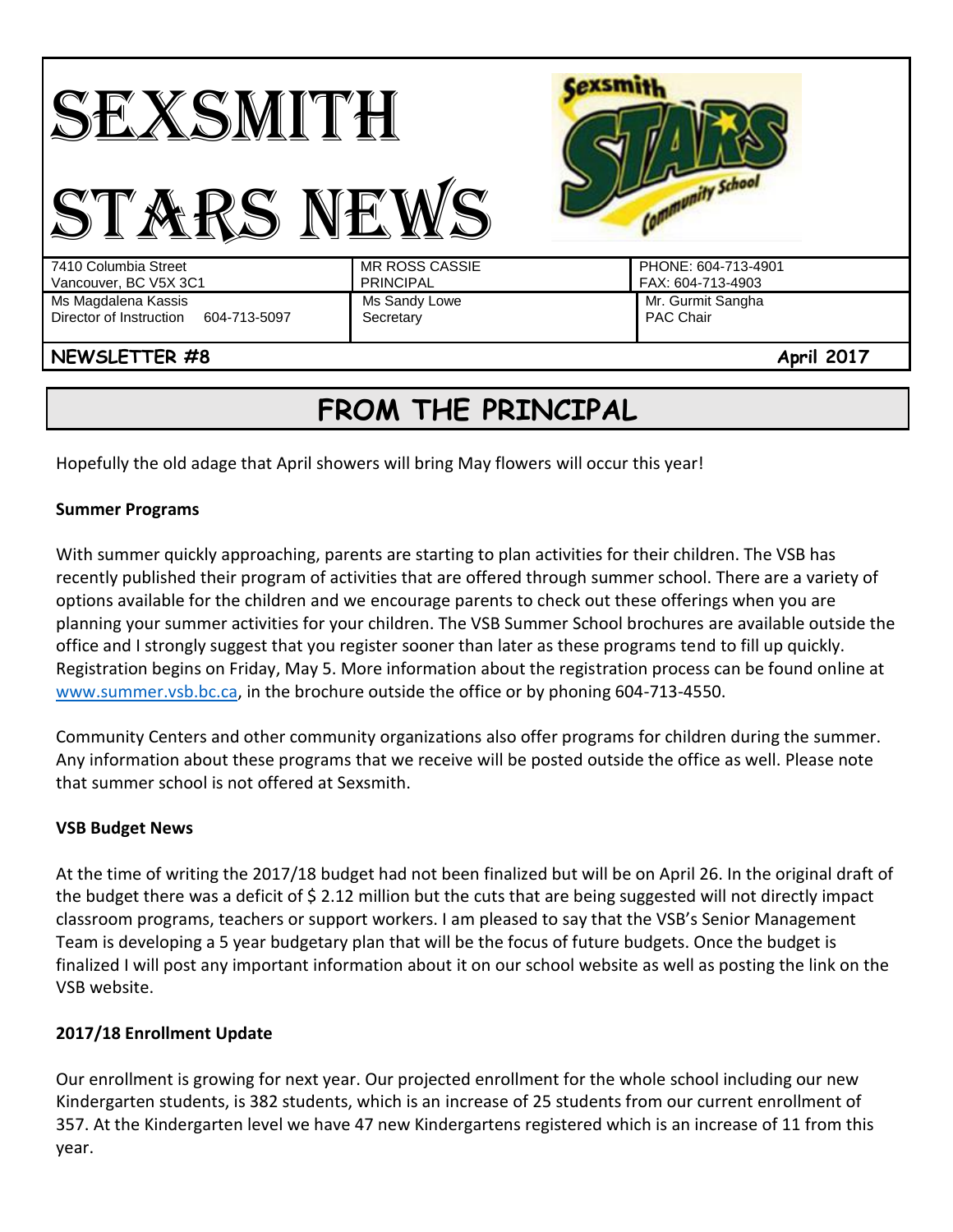## **Intending to Move**

As a follow up to our enrollment update we are asking families who know they won't be attending Sexsmith next year and have not already done so, to contact the office as soon as possible to indicate that they will not be coming back in September. This will assist us with our planning for next year. Further, if you are moving and know what school your children will be attending next year, please inform our office as it will help us in getting your child's file transferred as soon as possible.

## **Sports Day**

Our annual Sports Day will be held on Friday, May 19. A notice will be sent home soon detailing the day's activities. We look forward to seeing you on the  $19<sup>th</sup>$ !

## **Welcome to Kindergarten – May 2**

Our Welcome to K event when we meet our new Kindergartens and their families as a group will be held on Tuesday May 2 in our lunchroom. On this day, the children will participate is a series of 5 centers that focus on literacy, fine motor skills and physical movement. Each child will also receive a bag of books and other resources to take home with them that are intended to help prepare them for their start in Kindergarten in September. Also in attendance will be the Community Health Nurse who will have an information table set up and a representative from our PAC to welcome you and provide you with some information about the types of activities the PAC provides and how you can get involved in our PAC's activities. Registration begins at 10:40 with the program beginning at 11:00. The event should be over by 12:00.

## **Track Season Off and Running**

Our track team has begun practicing for the upcoming track season. Practices are held Wednesday after school and Friday at 8:00. Students are expected to attend all practices and meets. There are a number of mini meets before the Final Meet on June 1 at Swangard Stadium. The list of the Mini Meets is as follows:

- Jr Team Meets Grade 3/4/5 Monday, May 8 at Trudeau Elem; Tues. May 16 at Henderson Elem; Tues. May 23 at South Memorial Park
- Sr. Team Meets Gr 6/7 Thurs. May 11 at Sexsmith; Thurs. May 18 at Henderson Elem.; Thurs. May 25 at South Memorial Park

A consent form will be sent home with your child. Please read the form carefully as it explains what the expectations are for the students to be part of the team.

So far we have over 100 Grade 3 to 7 students coming out to practices – which is GREAT! We have 5 teachers and 1 community member volunteering their time to coach. Many thanks to staff members Mr Biln, Ms Chu, Mr Kay, Ms Keo, and Mrs Owen for volunteering their time to coach and a special thank you to Mr Owen for helping out as well.

## **Heritage Fair for Div. 1/4/5/6/7 on May 11**

Students in Divisions 1/4/5/6/7 have been researching the history of Canada and are busy preparing their projects which will be on display to our students and parents on the afternoon of May 11. Given that this year is 150<sup>th</sup> anniversary of Canada becoming a nation this project is a great way to be part of our nation's celebration. This activity is similar to our Science Celebration and we are looking forward to seeing what the students have learned about the history of Canada.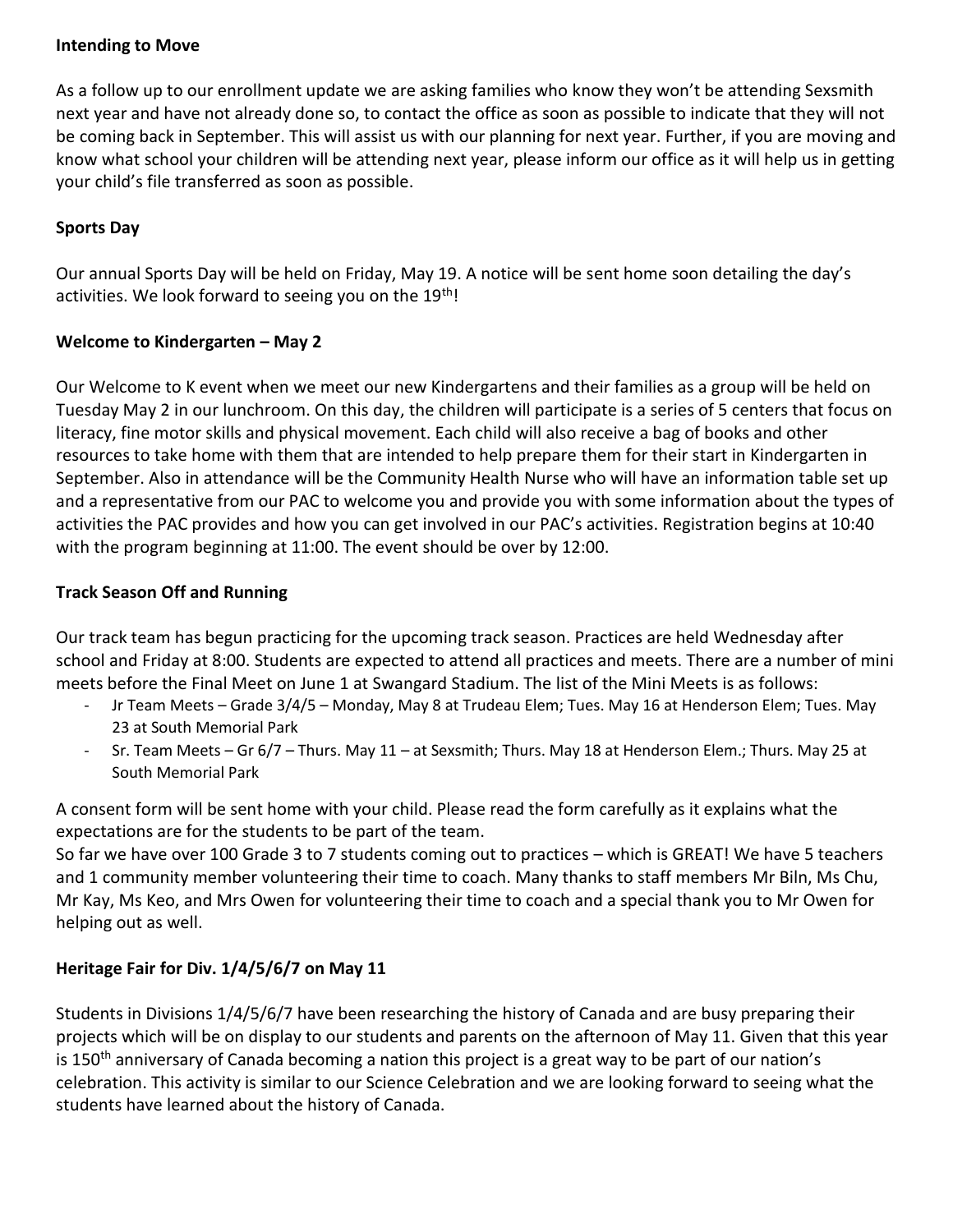## **Battle of the Bands**

Under the supervision of Mr Biln, the intermediate students have been participating in the Battle of the Bands at lunch time. The creativity the students are showing in the presentations is tremendous and they are having so much fun participating!

#### **Dance Program**

This year all of our students will be participating in a dance program in the month of May. Each class will be part of 3 to 4 lessons and the program culminates with a performance on May 31. 2017/18 School Calendar

#### **School Operation 2017-2018**

Included in this letter is a copy of the 2017/18 school calendar that lists all the dates of Winter and Spring Break, Pro D Days; Statutory Holidays and report card conference dates. Please refer to this document when planning your family events.

## **Upcoming Events**

Mon May  $1 - Div 6 - Field Trip$ Tues May 2 – New K 's and Families – Welcome to K Event – 10:40 to 12:00 Thurs. May  $4 - Div 4/5$  TEGS Program @ 11:00; All  $-$  Big One at Two Event  $-2:00$ Fri May  $5$  – Field Trip – Div  $11/12$ Mon May 8 – Jr Track Team Meet at Trudeau Elem – 3:00 to 4:30 Tues May 9 – Provincial Election Voting Station in the Gym – All Day; Hearing Screening – K's Thurs May 11 – Div. 1/4/5/6/7 – Heritage Fair; Sr Track Team Meet at Sexsmith – 3:00 to 4:30 Mon. May  $15 - Div 14/15 - Field Trip$ Tues May 16 – Jr Track Team –Track Meet @ Henderson Elem – 3:00 to 4:30 Thurs May 18 – Div. 5/6 – Field Trip; Sr Track Team – Track Meet @ Henderson Elem – 3:00 to 4:30 Fri May 19 – All – Sports Day Mon May 22 – All – Victoria Day Holiday – School is Not in Session Tues May 23 – Jr Track Team –Track Meet at South Memorial Park Wed May 24 to Wed May 31 – All – School Wide Dance Program Thurs May 25 – Sr Track Team – Meet @ South Memorial Park – 3:00 to 4:30 Thurs June 1 – Full Track Team – Final Meet at Swangard Stadium – 8:00 to 3:00 Mon June 5 – All – Pro D day – School is Not in Session for students